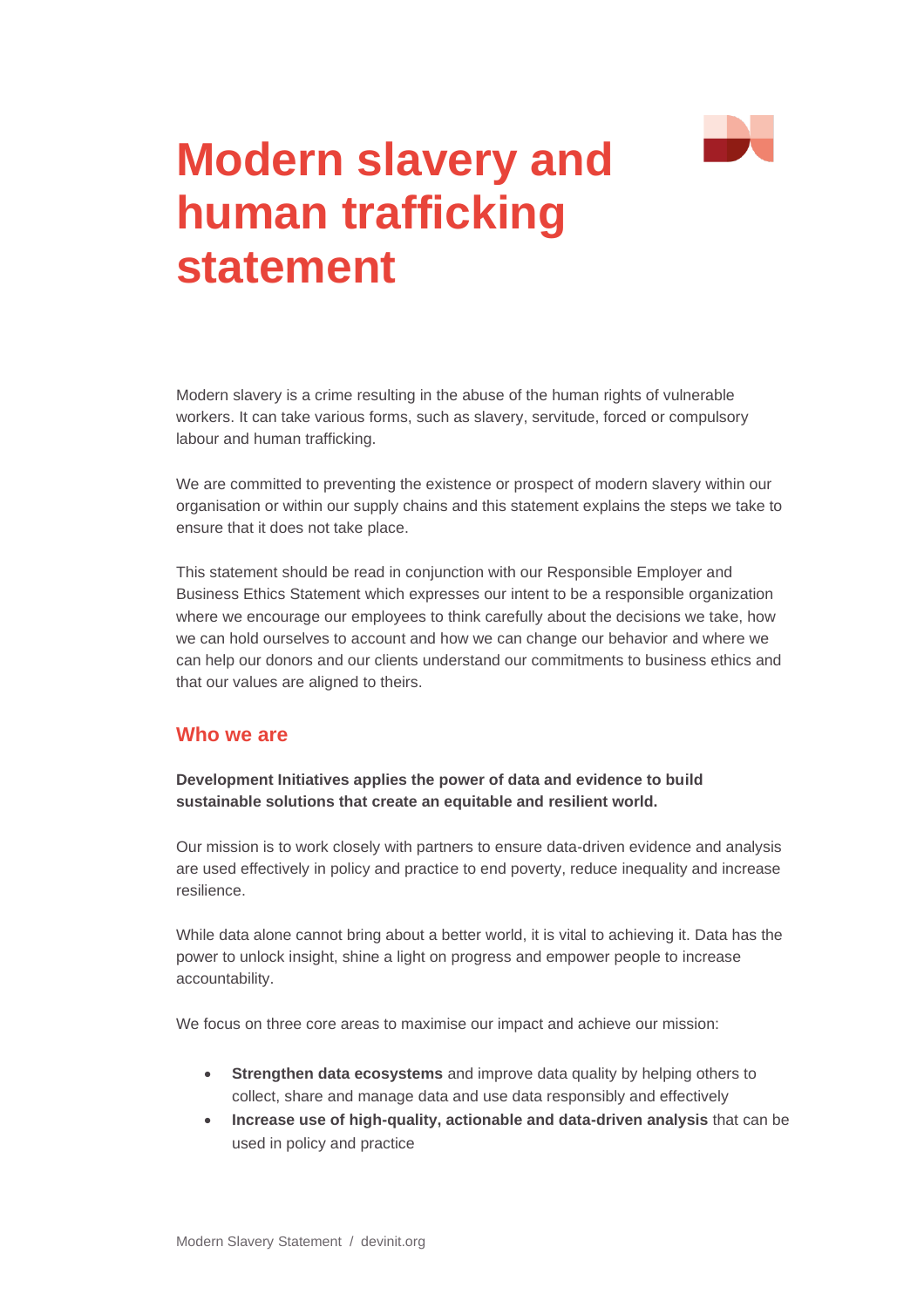• **Create a culture of data use** by growing people's skills, expertise and confidence in data.

And we support partners to:

- 1. Better respond to people's needs through improved quality and use of data and evidence in policymaking
- 2. Improve the quantity, quality and coherence of public finance and private investment
- 3. Challenge systemic and structural barriers to equity and support the reform of existing systems.

We work at global, national and local levels, through a global hub connected to a growing network of regional hubs and partners.

#### **Who we work with**

Our supply chain consists of businesses and self-employed consultants who largely work with employees from our offices in the UK, Kenya, Uganda and the US. We acknowledge that some of our supply chains may operate in higher-risk environments including countries with high levels of poverty and we ensure that we are diligent with our internal mechanisms (such as checks on our suppliers, policies, guidelines and training) to detect and prevent modern slavery.

We are careful about who we choose to work with and do not work with any organisations directly involved in anything that we consider to be unethical or immoral and aim to partner with organisations who share our principles.

We expect our employees and business partners to obey the law, observe regulations, guidelines and standards.

# **Our culture and values**

Our **foundational principles** guide who we are and how we work, informing organisational culture and shaping the services we provide

**People –** DI puts people at the heart of its agenda. We serve the world's poorest and most marginalised communities. We aim to bring about change in their lives and increase opportunities for all through improvements to systems, structures and resource allocation.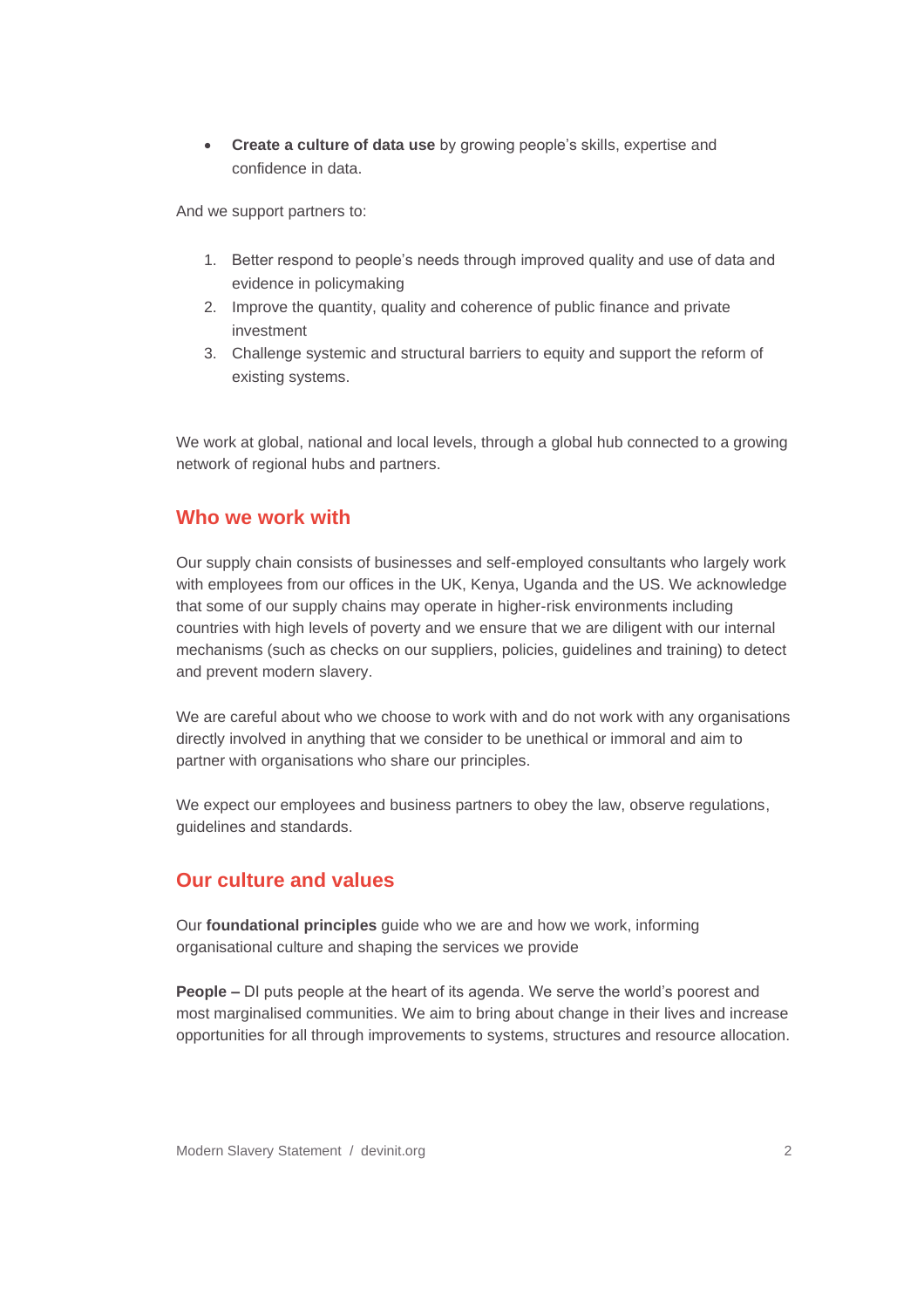**Simplicity –** DI believes less is more. By making data and evidence simple, visually appealing and clear we can reach people who would otherwise be excluded from accessing information that could empower them.

**Partnerships –** DI encourages collaboration, connection and community. We bring people together from different places, with different experiences, ideas and perceptions so we can come up with better ideas and solutions to achieve our purpose.

**Perseverance –** DI believes anything is possible. Through hard work, focus and commitment, change is possible. But change takes time and requires dedication. Our organisation embodies perseverance, focus and resilience in the face of obstacles.

**Transformation –** DI does not believe in standing still. We are always learning, developing and changing. We believe it is important to constantly seek out new ideas and ways of working; explore innovations and technological advances; and develop projects to achieve transformation and unlock change for all.

**High performance –** DI is thriving because it consists of (and is informed by) high performing individuals, who challenge and encourage each other to do better. We are all committed to being the best we can be. As an organisation, we value quality, rigour and attention to detail.

Our **core values** embody how we work with each other and our partners.

- •**Purpose-driven** everything we do is motivated by our shared desire to contribute to positive change in the world.
- •**People-centred** we are supportive, friendly, and considerate, with mutual respect for how people think, work, live and identify so that together we thrive.
- •**Transparent** openness and honesty are at the heart of how we work, driving high levels of trust, as well as fair and ethical practice.

We are committed to acting ethically, with integrity and transparency in all our business dealings and relationships and expect the same high standards from our suppliers.

### **Compliance**

We have a range of policies and procedures that support our culture of trust and transparency, and we continually review our practices to ensure that they remain legally compliant and in line with our ethical standards.

We aim to raise awareness of modern slavery through inductions and communication to ensure that our employees understand how to identify exploitation and modern slavery.